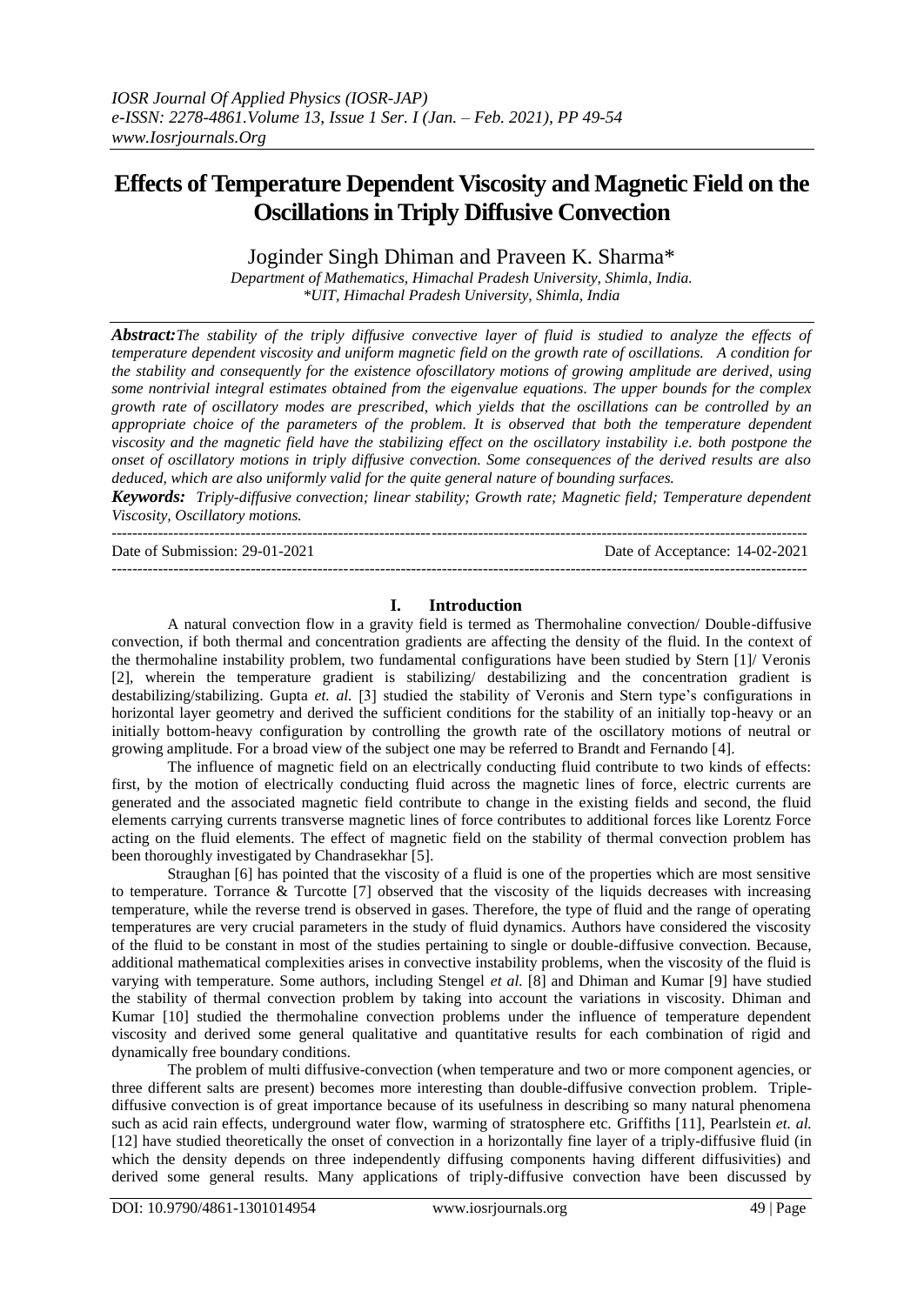Pearlstein *et. al.*and they predicted that the onset of convection in triply-diffusive fluid might occur via a quasiperiodic bifurcation from the motionless basic state. For further details in the discipline of multi component diffusion one may be referred to Lopez *et. al.* [13].

This paper is aimed precisely in the direction to include the effects of viscosity variation and magnetic field (acting opposite to the gravity) in triply-diffusive convection problem. Following linear stability theory, a sufficient condition for the stability of oscillatory motions for this general problem is derived, using some integral estimates obtained from the non-dimensional linearized perturbations equations governing the problem and hence the bounds for the complex growth rate for arbitrary neutral or unstable oscillatory modes (when it exist) are prescribed. The obtained results are uniformly valid for all cases of boundary conditions. Some consequences for the triply-diffusive convection problem and double-diffusive convection problems are also worked out.

## **II. Physical Configuration and Basic Equations**

A horizontal layer of viscous incompressible fluid of infinite horizontal extension and finite vertical depth is statically confined between two horizontal boundaries  $z = 0$  and  $z = d$ , which are respectively maintained at uniform temperatures  $T_0$  and  $T_1$  (<  $T_0$ ) and uniform solute concentrations  $S_{a0}$ ,  $S_{b0}$  and  $S_{a1}$  (<  $S_{a0}$ ),  $S_{b1}(< S_{b0})$ . This layer of fluid is kept under the influence of uniform vertical magnetic field. Let the viscosity of the fluid depend upon temperature. Let the origin be taken on the lower boundary  $z = 0$  with z-axis perpendicular to it. It is further assumed that cross diffusion effects are neglected.

Following the usual steps of linear stability theory, the non-dimensional linearized perturbation equations for triply-diffusive convection problem with magnetic field and temperature dependent viscosity can be put in the following form (*c.f.* Gupta *et. al.* [3] and Dhiman and Kumar [10]);

$$
f(D^2 - a^2)^2 w - \frac{p}{\sigma}(D^2 - a^2)w + 2(Df)D(D^2 - a^2)w + D^2f(D^2 + a^2)w
$$
  
=  $R_T a^2 \theta - R_S a^2 \phi_1 - R_S' a^2 \phi_2 - QD(D^2 - a^2)h_z$   
( $D^2 - a^2 - p)\theta = -w$   
( $D^2 - a^2 - \frac{p}{\tau_1}$ ) $\phi_1 = -\frac{w}{\tau_1}$   
( $D^2 - a^2 - p)\phi_1 = -\frac{w}{\tau_1}$   
( $D^2 - a^2 - p)\phi_1 = -\frac{w}{\tau_1}$   
( $D^2 - a^2 - p)\phi_1 = -\frac{w}{\tau_1}$   
( $D^2 - a^2 - p)\phi_1 = -\frac{w}{\tau_1}$ 

$$
\left(D^2 - a^2 - \frac{p}{r_2}\right)\phi_2 = -\frac{w}{r_2}
$$
\n(4)

$$
\left(D^2 - a^2 - \frac{p\sigma_1}{\sigma}\right)h_z = -Dw\tag{5}
$$
together with following boundary conditions

together with following boundary conditions  $w = 0 = \theta = \phi_1 = \phi_2 = h_z$  at  $z = 0$  and  $z = 1$ ; (6)

and the bounding surface is dynamically free or rigid according as  $D^2w = 0$  or  $Dw = 0$  on the lower/upper boundary *i.e.*at  $z = 0$  and  $z = 1$ .

In the foregoing equations, z is the real independent variable,  $D = d/dz$  is the differentiation with respect to z,  $a^2$  is the square of the wave number,  $\sigma$  is the thermal Prandtl number,  $\sigma_1$  is the magnetic Prandtl number,  $\tau_1$ ,  $\tau_2$  are the Lewis numbers for the two concentrations  $S_a$  and  $S_b$  respectively,  $R_t$  is the thermal Rayleigh number,  $R_s$  and  $R_s$  are the concentration Rayleigh numbers for the two concentration components, Q is the Chandrasekhar number,  $p(= p_r + ip_i)$  is the complex growth rate,  $w, \theta, h_z$  are the perturbations in the vertical velocity, temperature, magnetic field respectively,  $\phi_1$ ,  $\phi_2$  are the perturbations in the respective concentrations of the two components and  $\mu$ [=  $\mu$ <sub>0</sub> $f(T)$ ] is the viscosity of the fluid;  $\mu$ <sub>0</sub> is the viscosity at the lower boundary and  $f(T)$  is an arbitrary function of vertical coordinate z.

We have also followed the assumptions of Stengelet. al.<sup>[8]</sup> (regarding the small ratio of the viscosities at the top to the bottom boundaries), in deriving the above equations.

System of equations  $(1) - (5)$  together with either of the boundary conditions (6) governing triple diffusive convection problem with temperature dependent viscosity in the presence of magnetic field constitutes an eigen value problem for $R<sub>T</sub>$  for given values of the other parameters. Further, a given state of system is stable, neutral or unstableaccording as  $p_r$  is negative, zero or positive. Further if  $p_r = 0$  implies  $p_i = 0$  for every wave number a then the *principle of the exchange of stabilities* (PES) is valid, otherwise we shall have *overstability* at least when instability sets in as certain modes.

## **III. Stability of the oscillatory modes**

We shall investigate the character of the oscillatory modes. Let us suppose that  $p_i \neq 0$ , *i.e.* PES is not valid and instability is through oscillations.

Multiplying equation (1) by  $w^*$  (the complex conjugate of  $w$ ) and integrating the resulting equation by parts a suitable number of times and using the relevant boundary conditions (6) and equations (2)-(5), we have  $\int_0^1 f(|D^2w|^2 + 2a^2|Dw|^2 + a^4|w|^2)dz$  $\int_0^1 f(|D^2w|^2 + 2a^2|Dw|^2 + a^4|w|^2)dz + \frac{p}{\sigma}$  $\frac{p}{\sigma}\int_0^1(|Dw|^2 + a^2|w|^2)dz$  $\int_0^1 (|Dw|^2 + a^2 |w|^2) dz + \int_0^1 (D^2 f) |w|^2 dz$ 0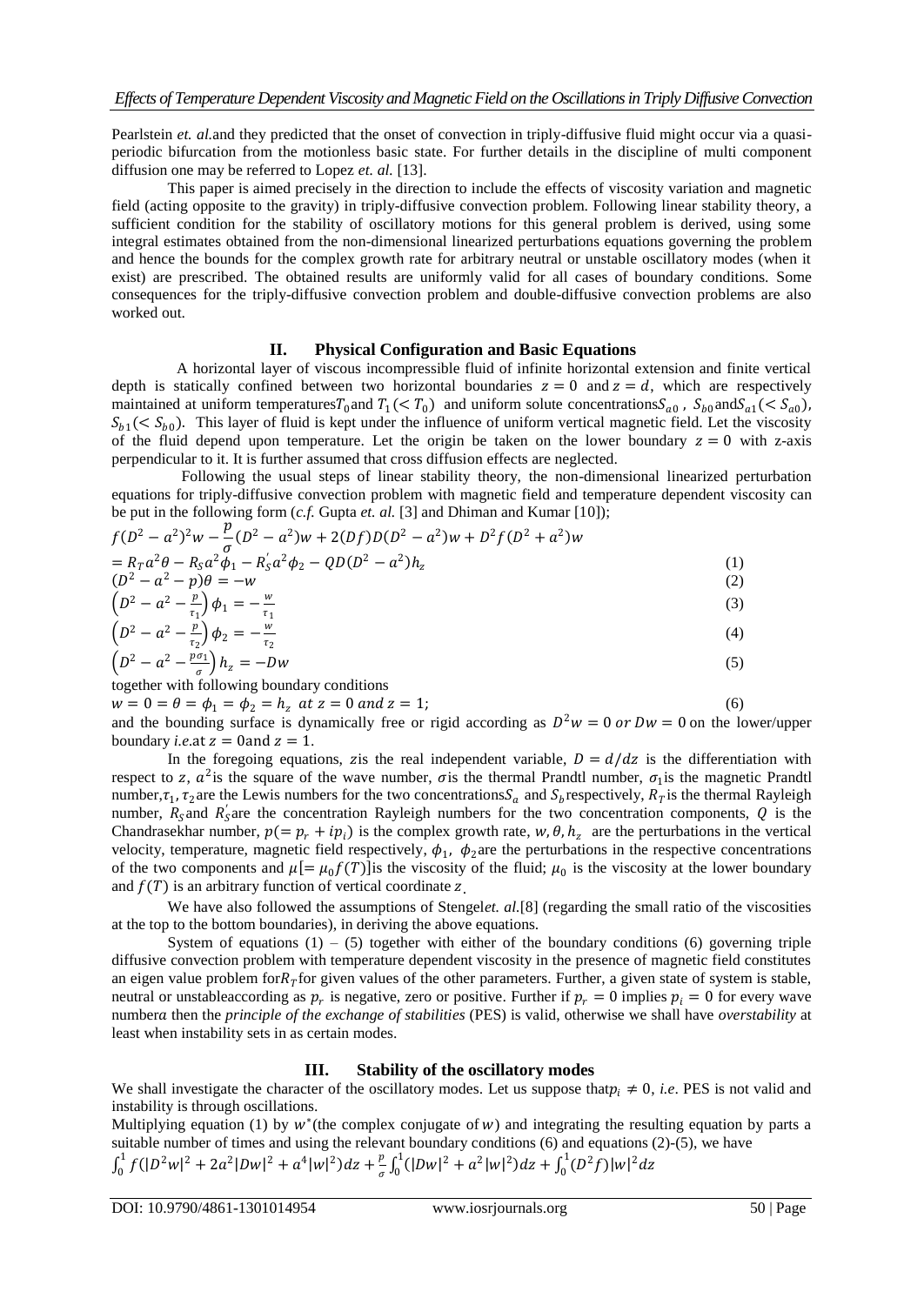*Effects of Temperature Dependent Viscosity and Magnetic Field on the Oscillations in Triply Diffusive Convection*

$$
= R_{T}a^{2}\int_{0}^{1}(|D\theta|^{2} + a^{2}|\theta|^{2})dz - R_{S}a^{2}\tau_{1}\int_{0}^{1}(|D\phi_{1}|^{2} + a^{2}|\phi_{1}|^{2})dz
$$

$$
-R_{S}^{'}a^{2}\tau_{2}\int_{0}^{1}(|D\phi_{2}|^{2} + a^{2}|\phi_{2}|^{2})dz - Q\int_{0}^{1}(|D^{2}h_{z}|^{2} + 2a^{2}|Dh_{z}|^{2} + a^{4}|h_{z}|^{2})dz
$$

$$
+a^{2}p^{*}\left[R_{T}\int_{0}^{1}|\theta|^{2}dz - R_{S}\int_{0}^{1}|\phi_{1}|^{2}dz - R_{S}^{'}\int_{0}^{1}|\phi_{2}|^{2}dz - \frac{Q\sigma_{1}}{\sigma}\int_{0}^{1}(|Dh_{z}|^{2} + a^{2}|h_{z}|^{2})dz\right]
$$
(7)

Subsequently, for convenience, we will omit the limits of integration from the integral sign and  $dz$  from the integrand. Now, equating the real and imaginary parts of both sides of equation (7) and cancelling  $p_i (\neq 0)$ throughout from the imaginary part, we have

$$
\int f(|D^2w|^2 + 2a^2|Dw|^2 + a^4|w|^2) + \frac{p_r}{\sigma} \int (|Dw|^2 + a^2|w|^2) + a^2 \int (D^2f)|w|^2 - R_T a^2 \int (|D\theta|^2 + a^2|\theta|^2) \n-R_S a^2 \tau_1 \int (|D\phi_1|^2 + a^2|\phi_1|^2) - R_S' a^2 \tau_2 \int (|D\phi_2|^2 + a^2|\phi_2|^2) + Q \int (|D^2h_z|^2 + 2a^2|Dh_z|^2 + a^4|h_z|^2) \n= a^2 p_r \left[ R_T \int |\theta|^2 - R_S \int |\phi_1|^2 - R_S' \int |\phi_2|^2 - \frac{\varrho \sigma_1}{\sigma} \int (|Dh_z|^2 + a^2|h_z|^2) \right] \n= \frac{1}{\sigma} \int (|Dw|^2 + a^2|w|^2) + R_T a^2 \int |\theta|^2 - R_S a^2 \int |\phi_1|^2 - R_S' a^2 \int |\phi_2|^2 \n- \frac{\varrho \sigma_1}{\sigma} a^2 \int (|Dh_z|^2 + a^2|h_z|^2) = 0
$$
\n(9)

From equation (9), it follows that

 $R_S a^2 \int |\phi_1|^2 > \frac{1}{a}$  $\frac{1}{\sigma}\int (|Dw|^2 + a^2|w|^2) - R_S \cdot a^2 \int |\phi_2|^2 - \frac{Q\sigma_1}{\sigma}$  $\int_{\sigma}^{\sigma_1} a^2 \int (|Dh_z|^2 + a^2 |h_z|^2)$  (10) Since  $w = 0 = \theta = \phi_1 = \phi_2 = h_z$  at  $z = 0$  and  $z = 1$ ; therefore, Rayleigh-Ritz inequality [14] yields that  $\int |D\psi|^2 \geq \pi^2 \int |\psi|^2$ (11)

where 
$$
\psi = \{w, \theta, \phi_1, \phi_2, h_z\}
$$
.  
Now, using *Schwartz* inequality, we can have

$$
\int |D\theta|^2 = \left| -\int \theta^* D^2 \theta \right| \le \int |\theta^* D^2 \theta| = \int |\theta| |D^2 \theta| \le (\int |\theta|^2)^{\frac{1}{2}} (\int |D^2 \theta|^2)^{\frac{1}{2}}
$$
\nWhich upon utilizing inequality (11)(with  $\psi = \theta$ ) gives

\n
$$
\int |D^2 \theta|^2 > \pi^4 \int |\theta|^2 \tag{13}
$$

$$
\int |D^2 \theta|^2 \ge \pi^4 \int |\theta|^2
$$

$$
\int |D^2 \theta|^2 \ge \pi^4 \int |\theta|^2
$$
\n(13)  
\nNow, combining inequality (13) and inequality (11)(with  $\psi = \theta$ ), we have  
\n
$$
\int (|D^2 \theta|^2 + 2a^2 |D\theta|^2 + a^4 |\theta|^2) \ge (\pi^2 + a^2)^2 \int |\theta|^2
$$
\n(14)  
\nProceeding analogously as in the derivation of the inequality (14) we have following inequalities

Proceeding analogously as in the derivation of the inequality (14), we have following inequalities  $\int f(|D^2w|^2 + 2a^2|Dw|^2 + a^4|w|^2) \ge f_{min}(\pi^2 + a^2)^2 \int |w|^2$ (15)

$$
\int (|D^2 h_z|^2 + 2a^2 |Dh_z|^2 + a^4 |h_z|^2) \ge (\pi^2 + a^2) \int (|Dh_z|^2 + a^2 |h_z|^2)
$$
  
Here,  $f_{min}$  is the minimum value of  $f(z)$  in closed interval[0, 1].  
Again, using *Schwartz* inequality, we can have

$$
\begin{aligned} \n\int (|\bar{D}\theta|^2 + a^2 |\theta|^2) &= |-\int \theta^*(\bar{D}^2 - a^2)\theta| \le \int |\theta^*(D^2 - a^2)\theta| = \int |\theta| |(D^2 - a^2)\theta| \\ \n&\le (\int |\theta|^2)^{\frac{1}{2}} \left(\int |(D^2 - a^2)\theta|^2\right)^{\frac{1}{2}} \n\end{aligned} \tag{17}
$$

Further, multiplying equation (2) by its complex conjugate and integrating the various terms on left hand side of the resulting equation by parts for an appropriate number of times and making use of boundary condition (6), we obtain

$$
\int (|D^2 \theta|^2 + 2a^2 |D\theta|^2 + a^4 |\theta|^2) + 2p_r \int (|D\theta|^2 + a^2 |\theta|^2) + |p|^2 \int |\theta|^2 = \int |w|^2
$$
\n(18)  
\nIf permissible, let  $p_r \ge 0$ . In view of this equation (18) implies that

$$
\int |(D^2 - a^2)\theta|^2 = \int (|D^2\theta|^2 + 2a^2|D\theta|^2 + a^4|\theta|^2) < \int |w|^2
$$
\nInequality (17) together with inequalities (14) and (19), yields

$$
\int (|D\theta|^2 + a^2 |\theta|^2) < \frac{1}{\pi^2 + a^2} \int |w|^2 \tag{20}
$$

 $J(\nu)$  is a summary  $\sum_{\pi^2+a^2} J(\nu)$  is a summary  $\int (I)(with \psi = w)$ , yields either of the inequalities

$$
R_S a^2 \int |\phi_1|^2 > \frac{\pi^2 + a^2}{a^2} \int |w|^2 - R_S' a^2 \int |\phi_2|^2 - \frac{Q \sigma_1}{a^2} a^2 \int (|Dh_z|^2 + a^2 |h_z|^2)
$$
 (21)

$$
R_S' a^2 \int |\phi_2|^2 > \frac{\pi^2 + a^2}{\sigma} \int |w|^2 - R_S a^2 \int |\phi_1|^2 - \frac{\varrho \sigma_1}{\sigma} a^2 \int (|Dh_z|^2 + a^2 |h_z|^2)
$$
(22)

$$
Q \int (|Dh_z|^2 + a^2 |h_z|^2) > \frac{\pi^2 + a^2}{\sigma_1} \int |w|^2 - \frac{R_S a^2 \sigma}{\sigma_1} \int |\phi_1|^2 - \frac{R_S' a^2 \sigma}{\sigma_1} \int |\phi_2|^2 \tag{23}
$$

Now, multiplying equation (9) by  $p_r$  and adding the resulting equation to equation (8), we have

$$
\int f(|D^2w|^2 + 2a^2|Dw|^2 + a^4|w|^2) + \frac{2p_r}{\sigma} \int (|Dw|^2 + a^2|w|^2) + a^2 \int (D^2f)|w|^2
$$
  
\n
$$
-R_T a^2 \int (|D\theta|^2 + a^2|\theta|^2) - R_S a^2 \tau_1 \int (|D\phi_1|^2 + a^2|\phi_1|^2) - R_S a^2 \tau_2 \int (|D\phi_2|^2 + a^2|\phi_2|^2)
$$
  
\n
$$
-Q \int (|D^2h_z|^2 + 2a^2|Dh_z|^2 + a^4|h_z|^2) = 0
$$
\n(24)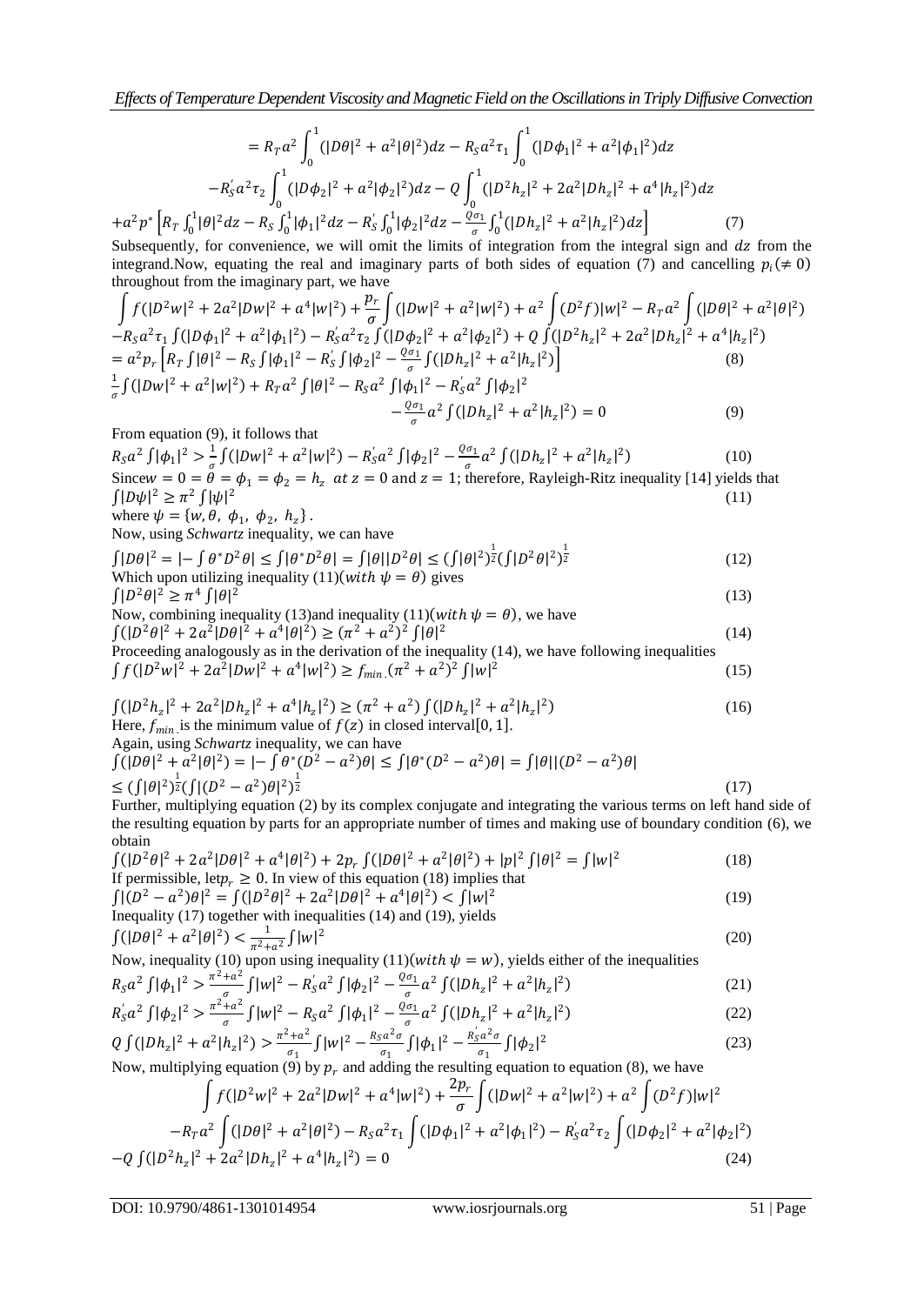For  $D^2 f \ge 0$  (which is true for the most of the temperature dependent viscosity variation laws), and  $p_r \ge 0$ , equation (24) yields:

$$
\int f(|D^2w|^2 + 2a^2|Dw|^2 + a^4|w|^2) + R_S a^2 \tau_1 \int (|D\phi_1|^2 + a^2|\phi_1|^2)
$$
  
+ $R_S a^2 \tau_2 \int (|D\phi_2|^2 + a^2|\phi_2|^2) + Q \int (|D^2h_z|^2 + 2a^2|Dh_z|^2 + a^4|h_z|^2)$   
<  $R_T a^2 \int (|D\theta|^2 + a^2|\theta|^2)$  (25)  
Now using inequality (11) (with  $h$ ), in equality (15) (16) (20) and using in equality (21).

Now, using inequality  $(11)(with \psi = \phi_1 \text{ and } \phi_2)$ , inequalities (15), (16), (20) and using inequalities (21) – (23) successivelyin inequality (25), we haveeither of the following inequalities

$$
\frac{(\pi^2 + a^2)^3}{a^2 \sigma} (\sigma f_{min.} + \tau_1) \int |w|^2 + (\pi^2 + a^2)^2 R'_S a^2 (\tau_2 - \tau_1) \int |\phi_2|^2 + \frac{(\pi^2 + a^2)^2}{a^2 \sigma} Q \sigma_1 \left(\frac{\sigma}{\sigma_1} - \tau_1\right) \int (|Dh_z|^2 + a^2 |h_z|^2) < R_T \int |w|^2 \tag{26}
$$

$$
\frac{(\pi^2 + a^2)^3}{a^2 \sigma} \left( \sigma f_{min.} + \tau_2 \right) \int |w|^2 + (\pi^2 + a^2)^2 R_S a^2 (\tau_1 - \tau_2) \int |\phi_1|^2 + \frac{(\pi^2 + a^2)^2}{a^2 \sigma} Q \sigma_1 \left( \frac{\sigma}{\sigma_1} - \tau_2 \right) \int (|Dh_z|^2 + a^2 |h_z|^2) < R_T \int |w|^2 \tag{27}
$$

$$
\frac{\left(\pi^{2}+a^{2}\right)^{3}}{a^{2}\sigma}\left(\sigma f_{min.}+\frac{\sigma}{\sigma_{1}}\right)\int |w|^{2}+\left(\pi^{2}+a^{2}\right)^{2}R_{S}a^{2}\left(\tau_{1}-\frac{\sigma}{\sigma_{1}}\right)\int |\phi_{1}|^{2} +\left(\pi^{2}+a^{2}\right)^{2}R_{S}'a^{2}\left(\tau_{2}-\frac{\sigma}{\sigma_{1}}\right)\int |\phi_{2}|^{2} < R_{T}\int |w|^{2} \tag{28}
$$

Taking  $\Gamma = min$ . { $\tau_1$ ,  $\tau_2$ ,  $\sigma/\sigma_1$ }, inequalities (26) - (28) can be written as follows  $(\pi^2 + a^2)^3$  $\frac{1+a^2}{a^2\sigma} \left( \sigma f_{min.} + \Gamma \right) \int |w|^2 \leq R_T \int |w|^2$ .  $(29)$ 

$$
\frac{a^2 \sigma}{2\pi^4} \left( \frac{\sigma}{m} \right) \text{ with respect to } a^2 \text{ is } 27\pi^4 / 4 \text{, therefore (29) yields}
$$
  

$$
\frac{27\pi^4}{4\pi} \left( \sigma f_{\text{min.}} + \Gamma \right) - R_T \left| \int |w|^2 < 0.
$$

From the above inequality, it is clear that if  $R_T < 27\pi^4(\sigma f_{min.} + \Gamma)/4\sigma$ , then we have a contradiction. Hence, we must have  $p_r < 0$ .

Thus, when  $D^2 f \ge 0$  and  $R_T < 27\pi^4(\sigma f_{min.} + \Gamma)/4\sigma$ ,  $\Gamma = min$ .  $\{\tau_1, \tau_2, \sigma/\sigma_1\}$ , the oscillatory modes of the system are stable, *i.e.*the oscillatory modes of growing amplitude are not allowed for triply-diffusiveconvection problem with magnetic field and temperature dependent viscosity.

It is remarkable to note that, when we consider the compliment of the above sufficient condition for the stability of the oscillatory motions, *i.e.* when  $R_T \geq 27\pi^4(\sigma f_{min.} + \Gamma)/4\sigma$ , the oscillatory modes of growing amplitude may exist. Hence it becomes important to prescribe the bounds for the growth rate of these motions.

## **IV. Bounds for complex growth rate**

In following analysis, we have derived the bounds, which arrest the complex growth rate of the arbitrary neutral or unstable  $(p_r \ge 0)$  oscillatory motions  $(p_i \ne 0)$  for the present problem. We now, prove the following theorem.

**Theorem 1.** If  $(p, w, \theta, \phi_1, \phi_2, h_z)$ ,  $p = p_r + ip_i$ ,  $p_i \neq 0$ ,  $p_r \geq 0$ ,  $D^2 f \geq 0$  is a solution of equations (1)-(5) together with either of boundary conditions (6)and  $R_T > 0$ ,  $R_S > 0$ ,  $R_S > 0$ ,  $R_T > 27\pi^4(\sigma f_{min.} + \Gamma)/4\sigma$ , then  $|p| < \sigma R_T \sqrt{\Omega^2 - 1}/27\pi^4(\sigma f_{min.} + \Gamma)$ , where  $\Omega = 4\sigma R_T/27\pi^4(\sigma f_{min.} + \Gamma)$  and  $\Gamma = min. \{\tau_1, \tau_2, \sigma/\sigma_1\}$ . **Proof.**Taking  $p_r \geq 0$  in the equation (18), we have

 $\int ( |D^2 \theta|^2 + 2a^2 |D\theta|^2 + a^4 |\theta|^2 ) + |p|^2 \int |\theta|^2 < \int |w|^2$ Now, using inequality (14), above inequality yields  $\int |\theta|^2 < \frac{1}{\sqrt{2} \sqrt{2}}$  $\frac{1}{[(\pi^2+a^2)^2+|p|^2]} \int |w|^2$ .  $(30)$ 

Now, using inequalities (19) and (30) in inequality (17), we have

$$
\int (|D\theta|^2 + a^2 |\theta|^2) < \frac{1}{(\pi^2 + a^2) \left[1 + \frac{|p|^2}{(\pi^2 + a^2)^2}\right]^{1/2}} \int |w|^2. \tag{31}
$$

Now, using inequality  $(11)(with \psi = \phi_1 \text{ and } \phi_2)$ , inequalities (15), (16), (31) and using inequalities (21) – (23) successively in inequality (25), we have either of the following inequalities<br> $(\pi^2 + a^2)^3$ 

$$
\frac{(\pi^2 + a^2)^3}{a^2 \sigma} (\sigma f_{min.} + \tau_1) \int |w|^2 + \frac{(\pi^2 + a^2)^2}{a^2 \sigma} Q \sigma_1 \left(\frac{\sigma}{\sigma_1} - \tau_1\right) \int (|Dh_z|^2 + a^2 |h_z|^2)
$$
  
+
$$
(\pi^2 + a^2)^2 R'_s a^2 (\tau_2 - \tau_1) \int |\phi_2|^2 < R_T \left[1 + \frac{|p|^2}{(\pi^2 + a^2)^2}\right]^{-1/2} \int |w|^2. \tag{32}
$$

$$
\frac{(\pi^2 + a^2)^3}{a^2 \sigma} (\sigma f_{min.} + \tau_2) \int |w|^2 + \frac{(\pi^2 + a^2)^2}{a^2 \sigma} Q \sigma_1 \left(\frac{\sigma}{\sigma_1} - \tau_2\right) \int (|Dh_z|^2 + a^2 |h_z|^2)
$$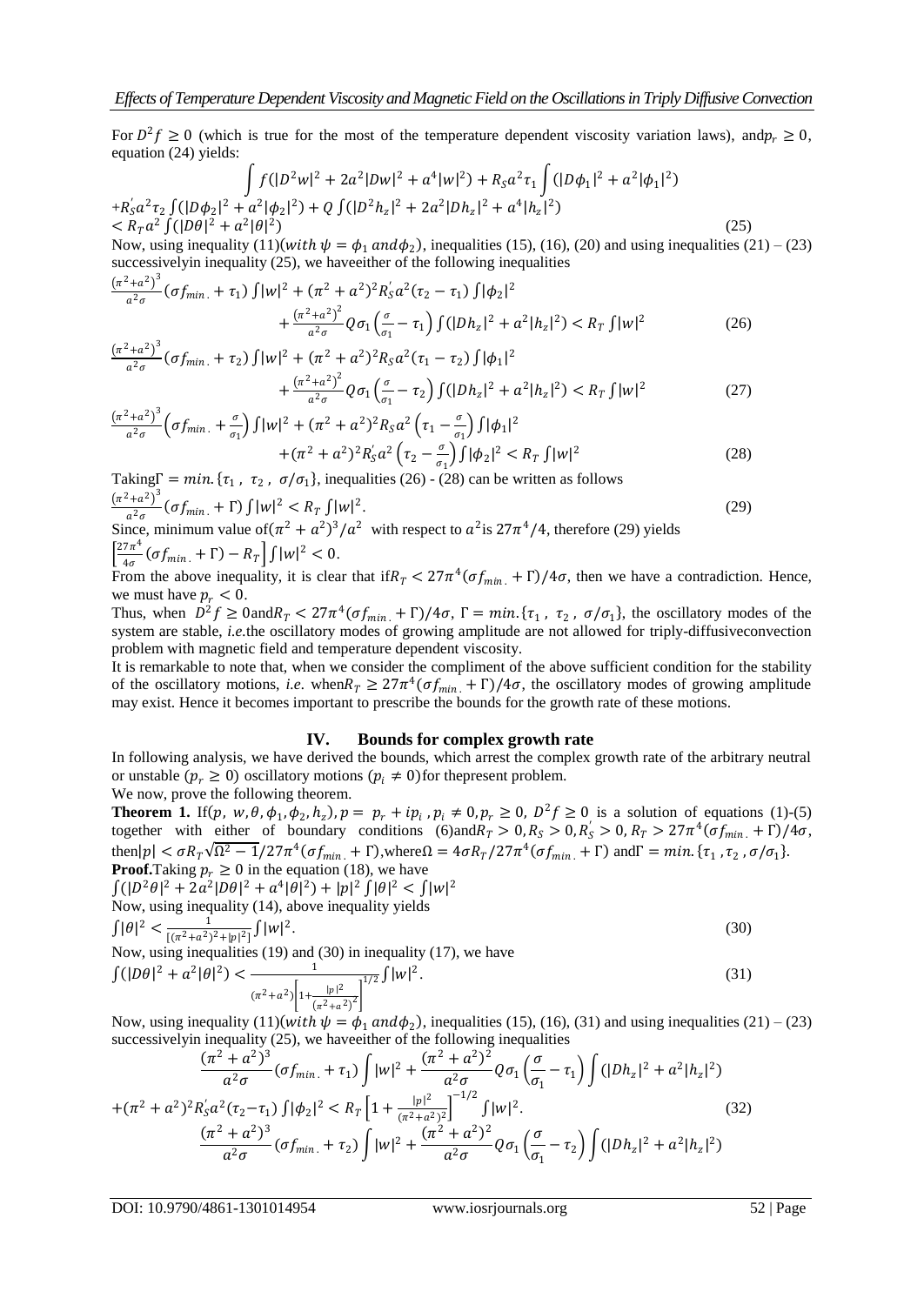*Effects of Temperature Dependent Viscosity and Magnetic Field on the Oscillations in Triply Diffusive Convection*

+ <sup>2</sup> + 2 <sup>2</sup> 2 1−<sup>2</sup> <sup>1</sup> <sup>2</sup> < 1 + 2 2+ 2 2 −1/2 2 . (33) <sup>2</sup> + 2 3 2 . + 1 <sup>2</sup> + <sup>2</sup> + 2 <sup>2</sup> 2 <sup>1</sup> − 1 <sup>1</sup> 2 2 −1/2

$$
+(\pi^2 + a^2)^2 R'_5 a^2 \left(\tau_2 - \frac{\sigma}{\sigma_1}\right) \int |\phi_1|^2 < R_T \left[1 + \frac{|p|^2}{(\pi^2 + a^2)^2}\right]^{-1/2} \int |w|^2.
$$
\nTaking  $\Gamma = \min. \{\tau_1, \tau_2, \sigma/\sigma_1\}$ , inequalities (32) - (34) can be written as follows

$$
\frac{(\pi^2 + a^2)^3}{a^2 \sigma^2} (\sigma f_{\min} + \Gamma) \int |w|^2 < R_T \left[ 1 + \frac{|p|^2}{(\pi^2 + a^2)^2} \right]^{-1/2} \int |w|^2.
$$
\n
$$
\frac{(\pi^2 + a^2)^3}{\sigma^2} (\sigma f_{\min} + \Gamma) \int |w|^2 < R_T \left[ 1 + \frac{|p|^2}{(\pi^2 + a^2)^2} \right]^{-1/2} \int |w|^2.
$$
\n(35)

Since, minimum value of 
$$
(\pi^2 + a^2)^3/a^2
$$
 with respect to  $a^2$  is  $27\pi^4/4$ , therefore (35) yields\n
$$
\left[\frac{27\pi^4}{4\sigma}(\sigma f_{\min.} + \Gamma) - R_T \left\{1 + \frac{|p|^2}{(\pi^2 + a^2)^2}\right\}^{-1/2}\right] \int |w|^2 < 0.
$$
\n(36)

Inequality (36), clearly implies that  
\n
$$
|p| < (\pi^2 + a^2)\sqrt{\Omega^2 - 1}
$$
 (37)

$$
|\rho| < (n + d) \text{Vs1} - 1
$$
\n
$$
\text{Where } \Omega = 4\sigma R_T / 27\pi^4 (\sigma f_{\text{min.}} + \Gamma).
$$
\nAlso, from inequality (29), we have\n
$$
\frac{(\pi^2 + a^2)^3}{a^2 \sigma^2} (\sigma f_{\text{min.}} + \Gamma) < R_T.
$$
\n
$$
(38)
$$

$$
a^{2}\sigma
$$
 (U/min. + 1)  $\sim$   $\pi$ .\n  
Since, minimum value of  $(\pi^{2} + a^{2})^{2}/a^{2}$  with respect to  $a^{2}$  is  $4\pi^{2}$ , therefore (38) yields\n
$$
\pi^{2} + a^{2} < \frac{\sigma R_{T}}{4\pi^{2}/(\pi\epsilon - 1)^{2}}
$$
.\n(39)

4 <sup>2</sup> .+Γ Now, using inequality (39) in inequality (37), we get

$$
|p| < \sigma R_T \sqrt{\Omega^2 - 1/4\pi^2} (\sigma f_{\min} + \Gamma).
$$

**Theorem 2.** If  $(p, w, \theta, \phi_1, \phi_2, h_z)$ ,  $p = p_r + ip_i$ ,  $p_i \neq 0$ ,  $p_r \geq 0$ ,  $D^2 f \geq 0$  is a solution of equations (1)-(5) together with either of boundary conditions (6)-(7) and  $R_T > 0, R_S > 0, R_S' > 0, R_T > \frac{27\pi^4 \left(f_{min} + \frac{r_1 + r_2}{\sigma}\right)}{\Delta}$  $\frac{\pi + \sigma}{4}$ , then  $|p| < \frac{\sigma R_T \sqrt{M^2-1}}{27-4L_f}$  $\frac{\sigma R_T v M^2 - 1}{27 \pi^4 [\sigma f_{min.} + (\tau_1 + \tau_2)]}$ , where,  $M = 4 \sigma R_T / 27 \pi^4 [\sigma f_{min.} + (\tau_1 + \tau_2)].$ 

**Proof.**Proceeding as in the derivation of the above Theorem, considering the other forms of inequality (10) derived from equation (9) and making use of these inequalities together with inequality (11)  $(with \psi =$  $\phi$ 1 and $\phi$ 2, inequalities (15), (16), (20), in inequality (25) and following the analogous steps used there in the derivation of the Theorem 1, we can easily prove the theorem.

## **V. Results and Discussion**

In terminology of hydrodynamic stability theory, the above result can be stated as, "*the complex growth rate*  $p(= p_r + ip_i)$  *of an arbitrary oscillatory*( $p_i \neq 0$ ) *perturbation of growing amplitude* ( $p_r \geq 0$ ), *in triply*diffusive convection problem with magnetic field and temperature dependent viscosity, when,  $D^2 f \geq 0$  and $\Omega$  > 1, lies inside a semicircle in the right half of the  $p_i p_r$  −*plane, whose center is at the origin and radius is*  $\sigma R_T \sqrt{\Omega^2 - 1}/27\pi^4 (\sigma f_{min.} + \Gamma)$ . From the analysis, we observed that the radius of growth rate of oscillations for an arbitrary oscillatory perturbation decreases under the effects of diffusion ratios (Lewis numbers for the two concentrations), the thermal Prandtl number, the magnetic Prandtl number and the viscosity variation parameter.

The obtained result is uniformly valid for all combinations of rigid and dynamically free boundary conditions. Also, Theorem 1 implies that when  $R_T < 27\pi^4(\sigma f_{min.} + \Gamma)/4\sigma$ , the oscillatory motions of growing amplitude are not allowed.

Further, from the expression for the growth rate given in Theorem 1, we can see that for Triplydiffusive convection problem with magnetic field and temperature dependent viscosity, one can control the radius of arbitrary oscillatory perturbation by appropriate choice of diffusion ratio"s(Lewis numbers for the two concentrations) $\tau_1$ ,  $\tau_2$ , thermal Prandtl number ( $\sigma$ ), magnetic Prandtl number( $\sigma_1$ ) and viscosity of the fluid $(f_{min})$  and hence by modulating the viscosity through temperature, one can control the oscillations of the growth rate.In particular, when the viscosity is a linear, quadratic or exponential function of the temperature, the condition on viscosity *i.e.*  $D^2 f \ge 0$  is automatically satisfied and  $f_{min} = 1$ .

From the point of view of hydrodynamic stability theory, following consequences arededuced form Theorem 1.

The complex growth rate  $p = p_r + i p_i$  of an arbitrary oscillatory  $(p_i \neq 0)$  perturbation of growing amplitude  $(p_r \ge 0)$  lies inside a semicircle in the right half of the  $p_i p_r$  –plane, whose center is at the origin and radius is as given below, for the following convection problems;